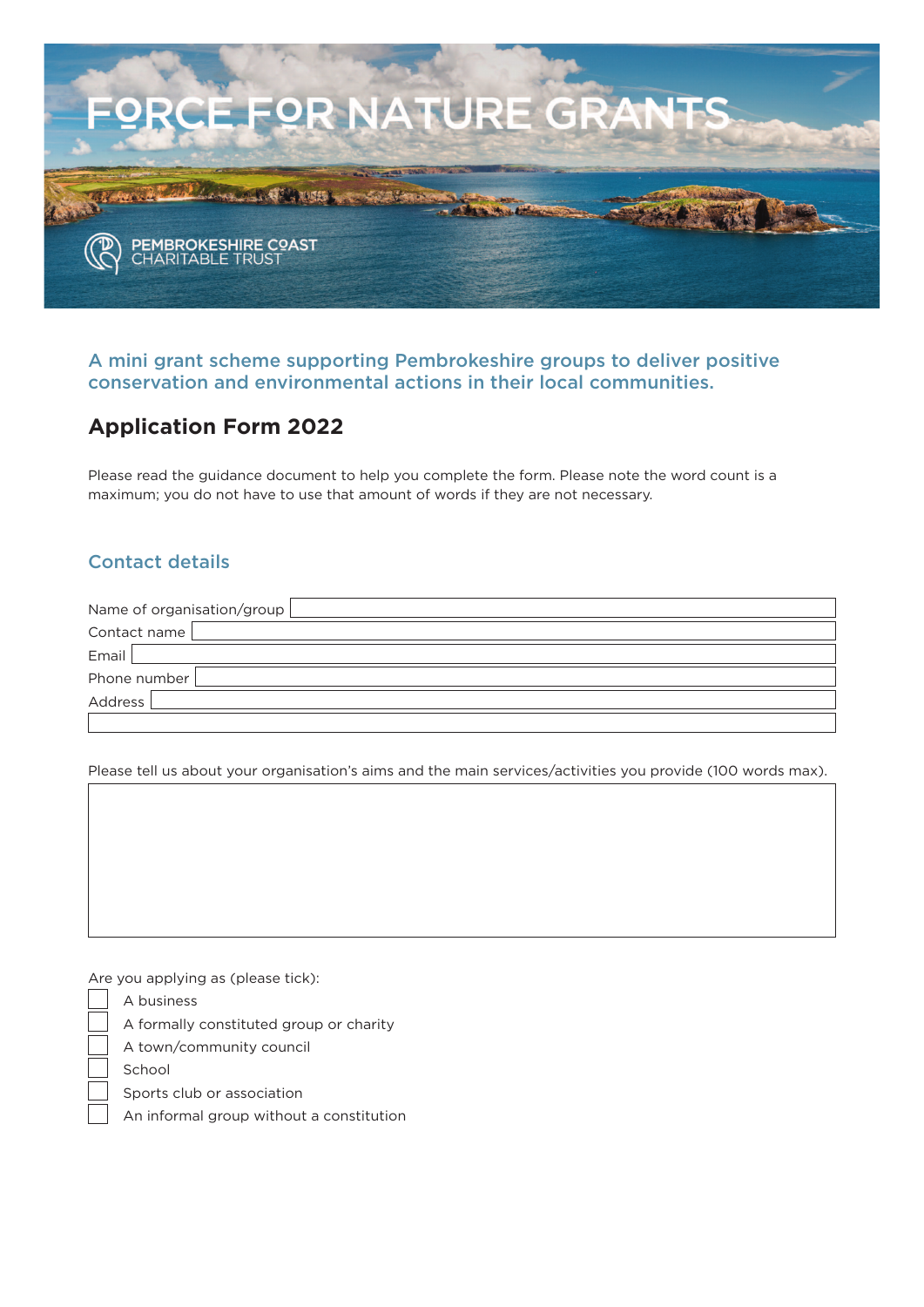# **Project details**

| Name of the project if different from the organisation                                    |  |
|-------------------------------------------------------------------------------------------|--|
| Project location                                                                          |  |
| Please tell us the location and community or town council area wherethe project is based. |  |
| Project start date                                                                        |  |
| (Please not the project must be completed by 28 February 2023)                            |  |

Tell us about your project – what will you do with the grant funding? (200 words)

Who are the beneficiaries and how many people will benefit? Please tell us if volunteers will be involved how many and what will they do?

How do you know that this project is needed? (200 words)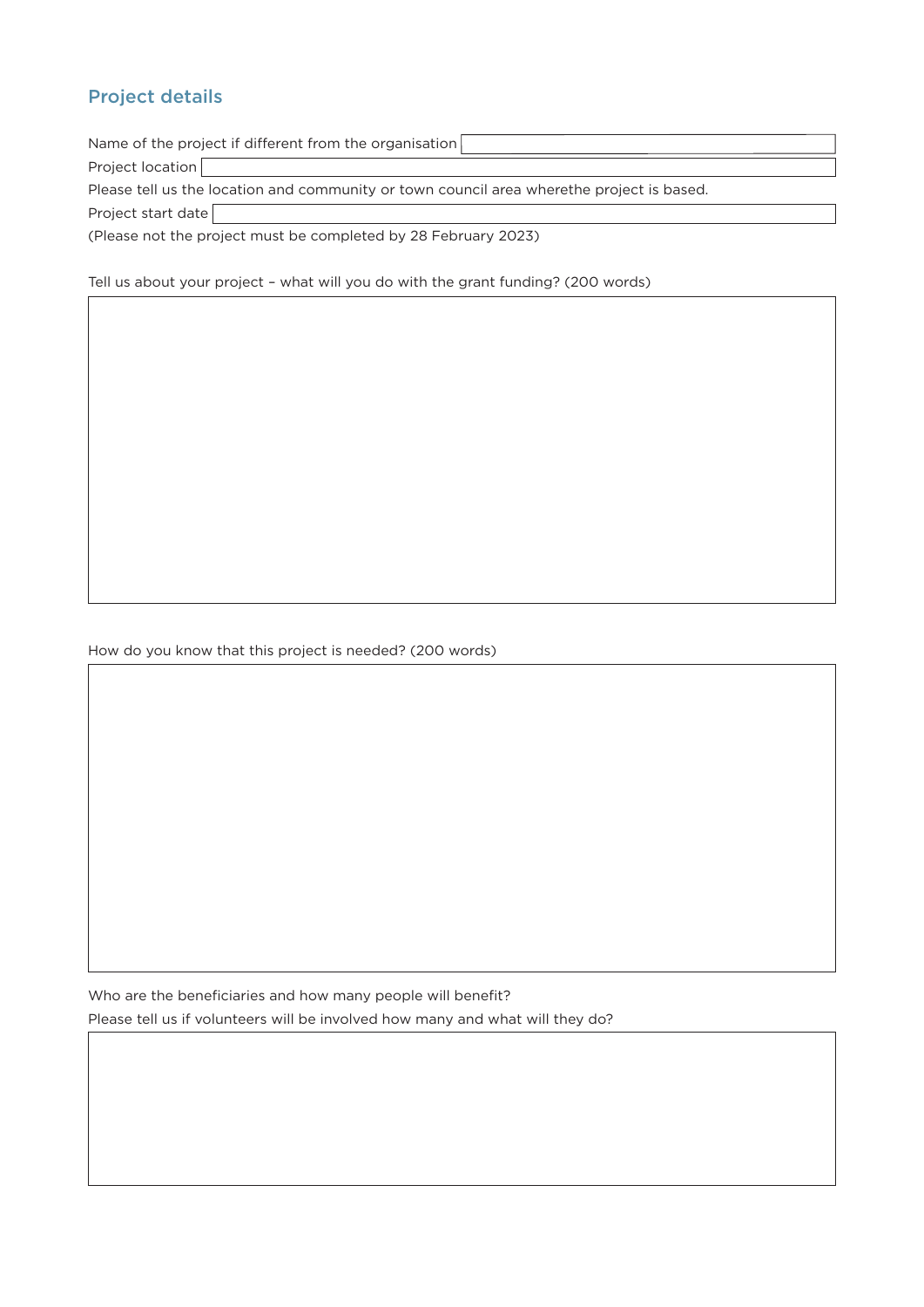Please tell us the difference that this project will make (what are the outcomes and impact of the project?) Please explain the benefits for wildlife and benefits for people.

Please tell us how you will monitor and evaluate the project.

### **Budget**

How much money are you requesting? (Maximum £1,000)

Provide a full breakdown of what you will do with the money. Give clear costings with exact figures

If the grant award funding will not cover the complete costs to deliver the project, where will the remaining funding come from?